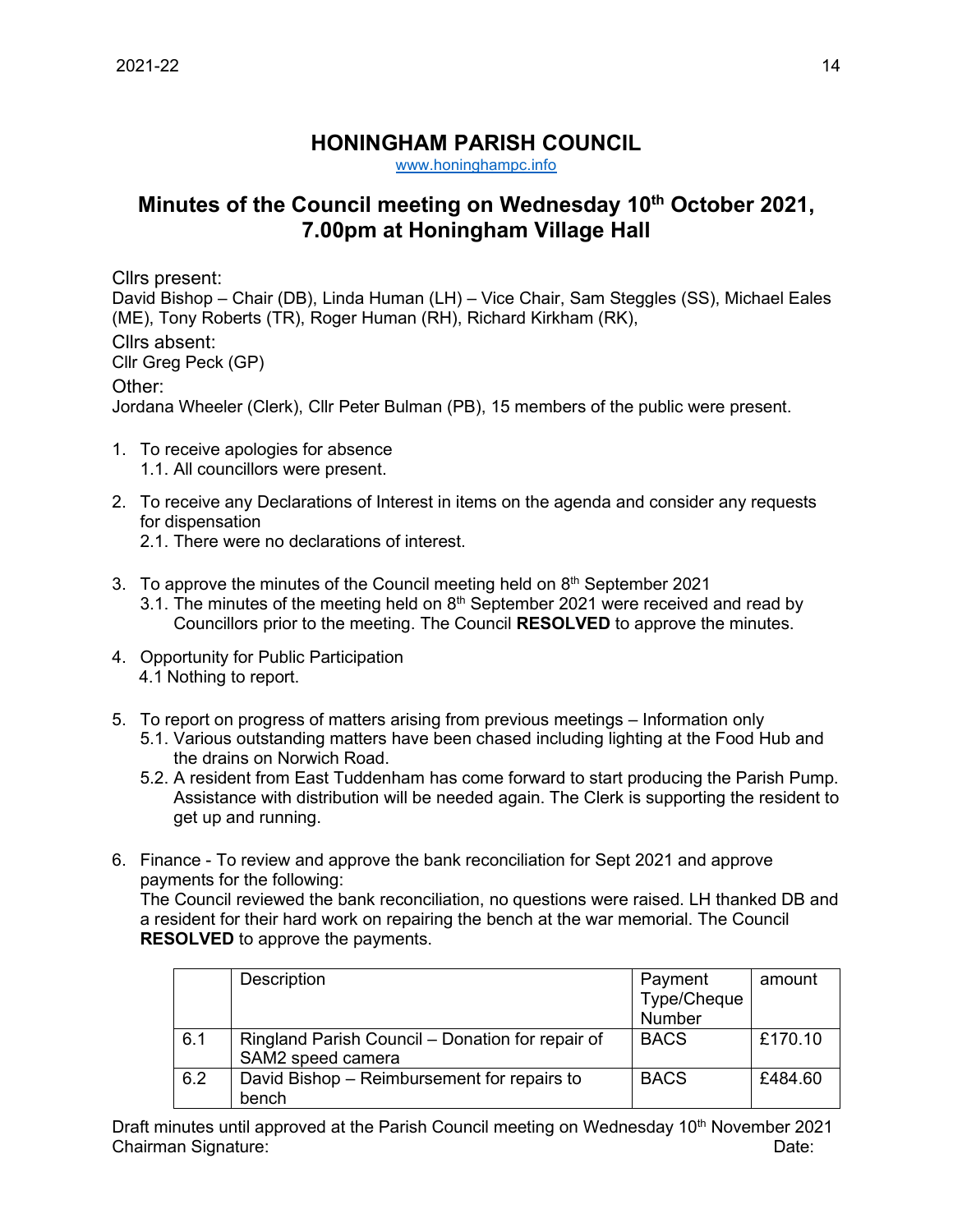- 7. To consider amending the bank signatories
	- 7.1. The Clerk recommended that with the anticipated changes to Councillors that DB is replaced as signatory on the bank account as the process can take months to complete. The Clerk requested any Councillor who is prepared to be a signatory must also be able to carry out online banking. The Council **RESOLVED** to replace DB with SS as bank signatory.
- 8. To discuss changes to Council representation at external meetings and committees
	- 8.1. DB is currently the Council representative on the following groups; Food Hub Liaison Group and the Norwich Western Link/A47 Local Liaison Group. The Council **RESOLVED** that RK will replace DB as Council representative on the groups listed. ME may be able to attend where RK is unavailable.
	- 8.2. LH is currently the Council representative on the village hall management committee. The Council **RESOLVED** to appoint TR as Council representative on the village hall committee. TR requested to shadow LH for the next committee meeting before taking over the role.
	- 8.3. **ACTION** Clerk to advertise expected Councillor vacancies and encourage interested residents to attend up coming meetings.
- 9. To consider a response to the following planning application;
	- 9.1. Application 20211335 New access road, Food Enterprise Park, Colmans Close, **Honingham**

The Clerk noted that further information has also been requested from other organisations in relation to the application. No further updates have been received and the application is still pending.

- 10. To consider whether to make representation at the A47 DCO application hearings
	- 10.1. DB noted he was aware some residents had already registered to speak about their concerns. It was not known whether concerns outside of the Council's original written submission could be made. The Council agreed that the residents would be best placed to speak about concerns which will specifically affect them. The hearings can be watched via the internet and written reports will be available afterwards.
- 11. To receive an update on plans for improvements to the play area
	- 11.1. DB has been working to get 3 quotes for replacement play equipment along with new adult outdoor gym equipment (4-6 pieces). 3 quotes will be required in order to apply for additional funding. By law any adult gym equipment is required to have a fence between it and children's play equipment. DB suggested adult gym equipment could go on the grass near the football goal.
	- 11.2. DB has approached a local charity for a potential donation. Based on the quotes, after deducting CIL money, approx. £22000 will be required from grants. The application process for grants can take up to a year.
	- 11.3. ME suggested improvements to the old Bowls Club area are carried out first to make the area safe. DB noted the gate is currently locked so the area is safe. TR was concerned the area could still be accessed and the Council have a duty of care to make it safe. DB suggested the bowls club should be considered separately. **ACTION** – Add future of Bowls Club to next agenda.

Draft minutes until approved at the Parish Council meeting on Wednesday 10<sup>th</sup> November 2021 Chairman Signature: Date: Date: Date: Date: Date: Date: Date: Date: Date: Date: Date: Date: Date: Date: Date: Date: Date: Date: Date: Date: Date: Date: Date: Date: Date: Date: Date: Date: Date: Date: Date: Date: Date: Date